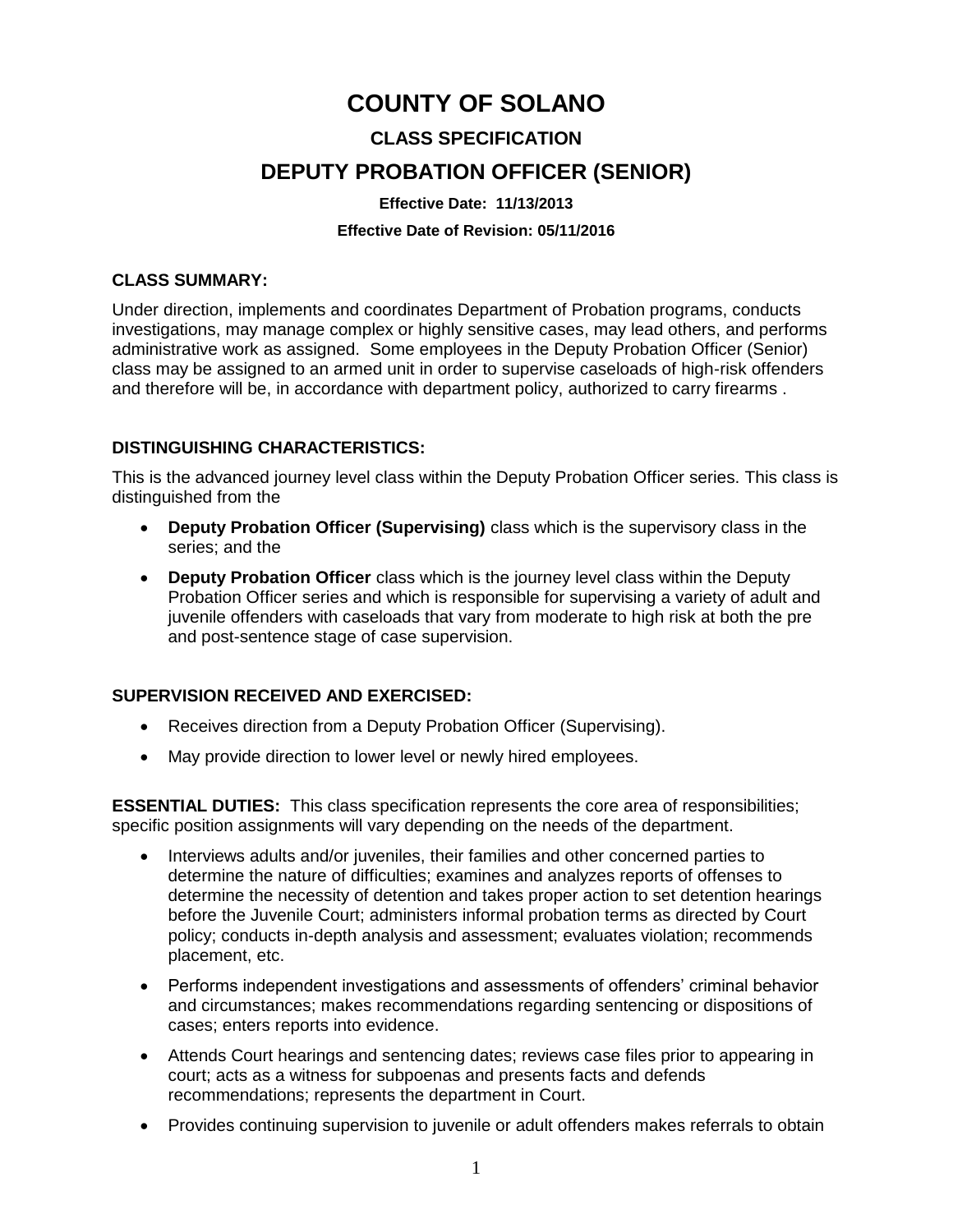medical, psychiatric and psychological evaluations.

- Conducts case management functions; prepares case reviews; determines appropriate placement; obtains releases, contacts treatment providers, conducts ongoing interviews with client; makes recommendations, etc; develops case/treatment plan based upon the offender's background and nature and history of offense, providing intensive counseling to encourage behavior modification.
- Works with local law enforcement agencies to assist with investigations and conduct search and arrest operations; may make arrests and conduct searches of persons, homes, schools, and/or places of employment; performs drug tests within chain of evidence procedures, when violations of probation occur; may make arrests and searches of persons.
- May perform lead duties over Deputy Probation Officers and Deputy Probation Officers (Entry) such as:
	- providing on-the-job training and coaching;
	- passing on instructions received from the supervisor and getting work started;
	- distributing work among staff;
	- monitoring status of work being performed and keeping supervisor informed of work progress and likelihood of meeting timelines and required deadlines;
	- in the absence of the supervisor, ensuring the accuracy and timeliness of timesheets, monitoring leave schedules, and approving written correspondence; and
	- ensuring work is performed safely and efficiently.
- Maintains professional knowledge in applicable areas and keeps abreast of changes in job-related rules, statutes, laws and new trends in the field; makes recommendations for the implementation of changes; reads and interprets professional literature; attends training programs, workshops and seminars as appropriate.
- Performs other duties of a similar nature or level as assigned.

# **EDUCATION AND EXPERIENCE:**

- **Education:** Bachelor's degree from an accredited college or university.
- **Experience:** Two (2) years of full-time work experience equivalent to a journey level Deputy Probation Officer with the County of Solano.

# **Notes:**

- While a degree in a specific field is not required, the possession of Bachelor's degree or higher in one of the one following fields is desired and may be a factor considered during the rating and/or selection process: criminal justice, social work, psychology, sociology or a closely related field.
- The Educational Requirement is not applicable to employees hired prior to the date of the 2006 revision.

# **LICENSING, CERTIFICATION AND REGISTRATION REQUIREMENTS:**

- Possession of a valid Class C California driver's license is required.
- Employees assigned to an armed unit must obtain Cardiopulmonary Resuscitation (CPR) and First Aid certification prior to assignment and maintain the certification while assigned to the unit.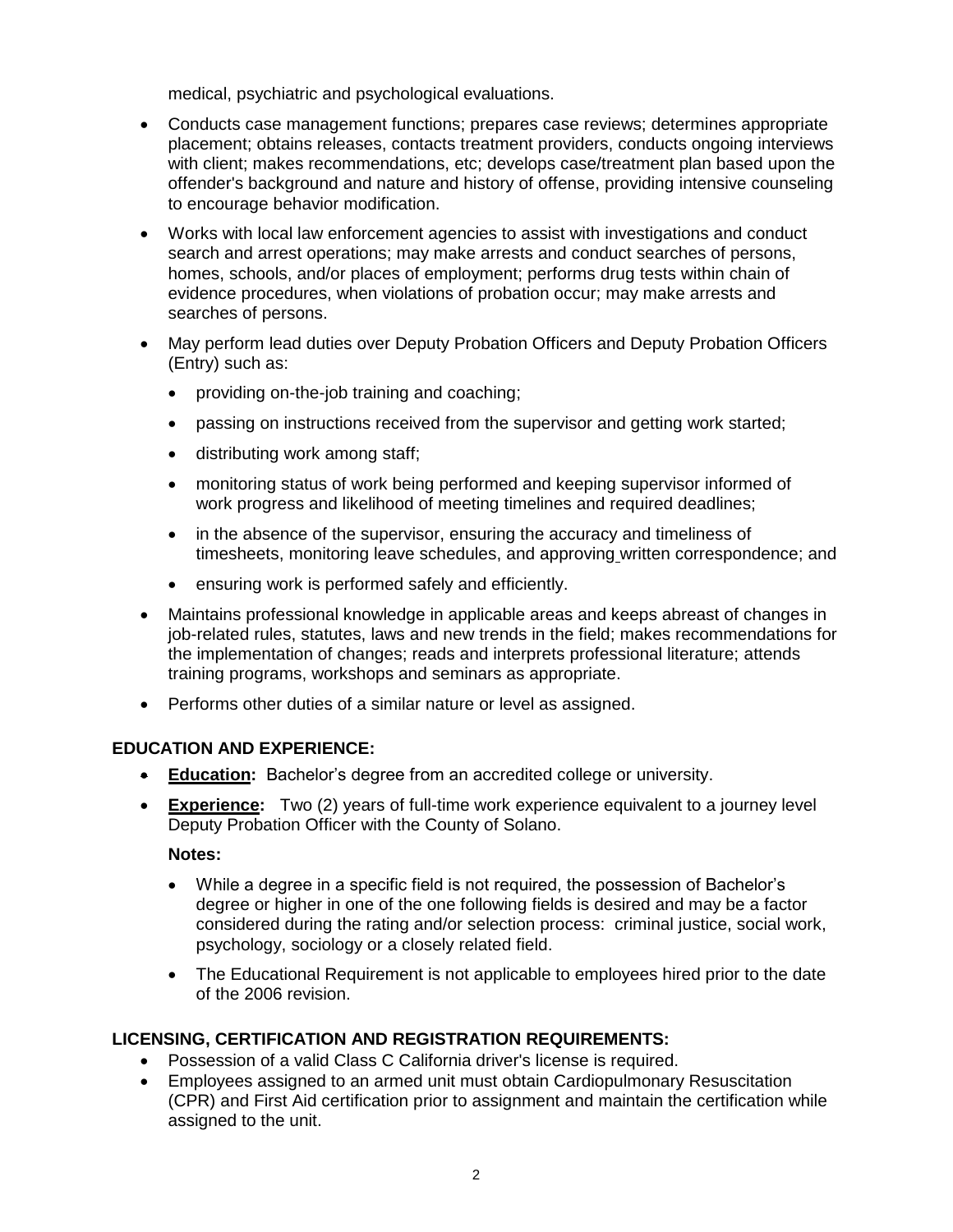# **REQUIRED KNOWLEDGE, SKILLS AND ABILITIES:**

# **Knowledge of:**

- Accepted techniques of adult and juvenile case investigation.
- Evidenced based practices.
- Theories and principles of probation work and the psychological factors which may influence casework.
- Principles of social and correctional case and group work.
- Growth and development of children and the cause of delinquency.
- Family systems theory, behavior and motivational theories.
- Crisis intervention techniques; interviewing techniques.
- Community resources needed and available to assist in crime and delinquency prevention.
- Applicable State Code such as Penal, Welfare and Institution, Health and Safety, Vehicle, Fish and Game, Business and professions, and local ordinances, rules and regulations.
- Standard and accepted principles of leadership, on-the-job training, and work review.
- English composition, spelling, grammar, vocabulary, and punctuation for both written and oral communications.
- Formats and appropriate terminology for written communications such as narrative reports.

#### **Skill and/or Ability to:**

- Operate office equipment including a personal computer, copy and fax machines and printers.
- Plan, organize and administer a specific Probation Department program.
- Utilize firearms for self-defense, for the defense of others and/or to reduce the risk of threat in life-threatening situations when assigned to an armed unit.
- Understand, interpret and explain laws, regulations and policies governing specific probation programs and operations.
- Provide independent assessments as to causes of illegal behavior and personal circumstances; maintain objectivity while assessing cases.
- Intervene in crises situations; defuse potentially hostile and aggressive behavior.
- Effectively manage a caseload and prioritize a work schedule; manage time effectively in addressing multiple tasks and deadlines.
- Input, access and evaluate data using a computer case management system.
- Distribute work and provide work directions, review work performance and conduct of staff, and provide on-the-job training to staff.
- Communicate effectively both verbally and in writing with people with diverse socio-economic backgrounds and temperaments.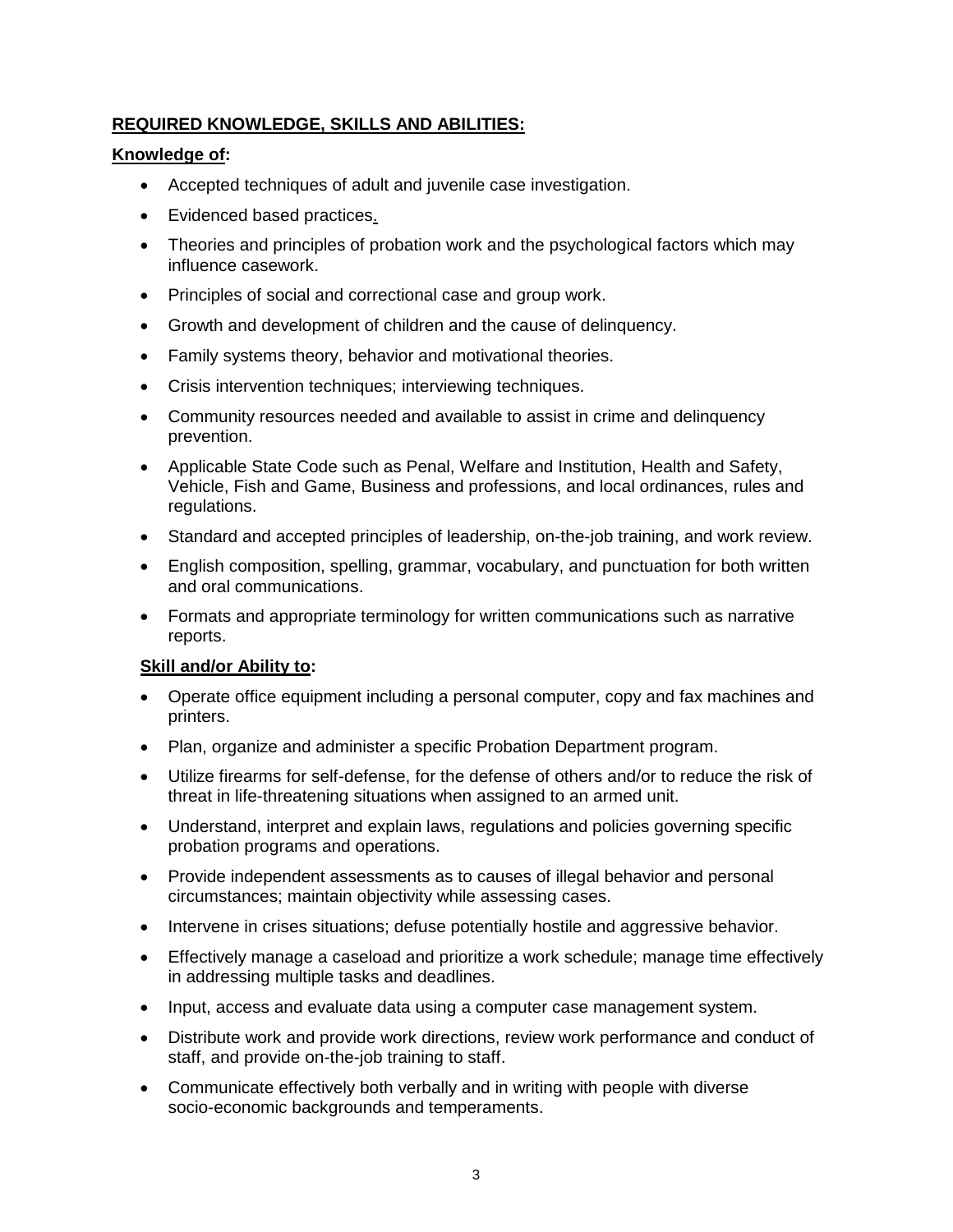- Establish and maintain cooperative working relationships.
- Determine the appropriate course of action in emergency or stressful situations.
- Prepare funding proposals and narrative and statistical reports.
- Deal firmly and fairly with offenders of various socio-economic backgrounds and temperaments.
- Make referrals to local and regional providers of social, medical and/or other specialized services.

# **PHYSICAL REQUIREMENTS:**

- Mobility and Dexterity: Tasks require the ability to exert moderate, though not constant physical effort, typically involving some combination of climbing and balancing, stooping, kneeling, reaching, grasping, feeling (i.e. sense of touch), repetitive motion, crouching, and crawling. May be required at times to use force to restrain/subdue others. May involve prolonged standing.
- Lifting, Carrying, Pushing and Pulling Light Work: Employees in this class will be exerting up to 20 pounds of force occasionally and/or up to 10 pounds of force frequently, and/or a negligible amount of force constantly to move objects.
- Vision: Positions in this class require the employee to have close visual acuity, with or without correction, to prepare and analyze data and figures, view a computer terminal, read, etc. Positions in this class also require employees to have depth perception in order to operate a motor vehicle. Employees in this class must have the visual acuity to make observations of surroundings and must demonstrate color vision sufficient to distinguish colors in order to describe events in an accurate manner.
- Hearing/Talking: Positions in this class require the employee to perceive the nature of sounds at normal speaking levels with or without correction, and have the ability to receive detailed information through oral communication. Positions in this class require the employee to express or exchange ideas by means of the spoken word. Detailed or important instructions must often be conveyed to others accurately, loudly, and/or quickly.

# **WORKING CONDITIONS:**

- Outdoor Work: Employees in this class will often be working outdoors and thus will be subject to exposure to intense noises, fumes, odors, pollens, dust, inadequate lighting, and to unpleasant field conditions including rainy, windy, cold, or hot weather.
- Work in a Jail/Juvenile Detention Facility (JDF): Employees in this class will occasionally be working in a jail/JDF environment and thus will be subject to exposure to communicable diseases, intense noises, odors, blood and other bodily fluids.
- Traffic Hazards: Employees in this class will be required to operate a vehicle and thus will be subject to traffic hazards while driving.
- High Risk Population: Employees in this class may be subject to people with a history of violence and mental health disorders and with disruptive or confrontational people.

# **OTHER REQUIREMENTS:**

- Probation Officer Requirements:
	- Peace Officers must meet minimum standards concerning citizenship, age,